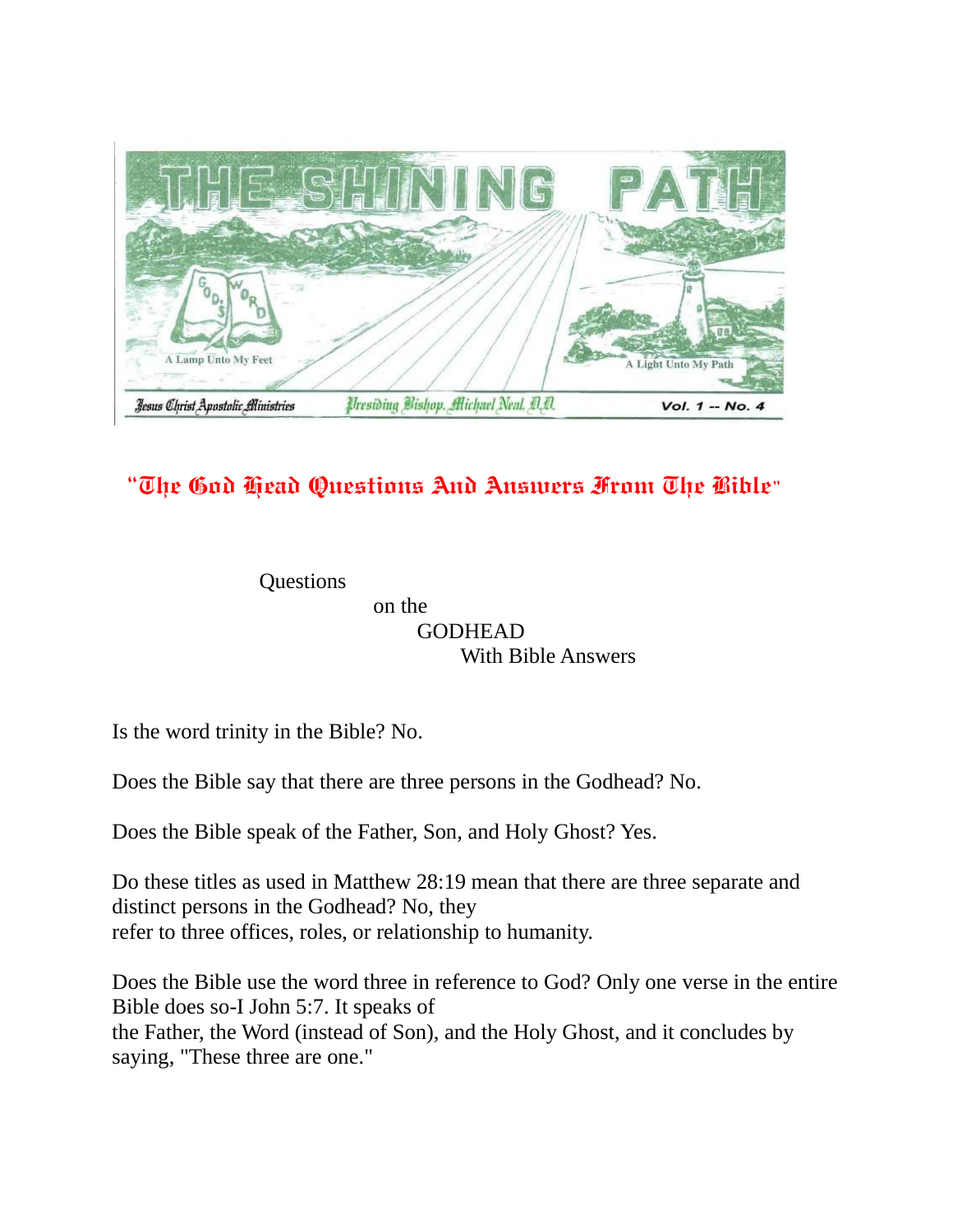Does the Bible use the word one in reference to God? Yes, many times. For example, see Zechariah 14:9; Malachi 2:10; Matthew 23:9; Mark 12:29, 32; John 8:41; 10:30; Romans 3:30; I Corinthians 8:4; Galatians 3:20; I Timothy 2:5; James 2:19.Can the mystery of the Godhead be understood? Yes. Romans 1:20; Colossians 2:9; I Timothy 3:16.

Has the Christian only one Heavenly Father? Yes. Matthew 23:9.

Then why did Jesus say to Philip, "He that hath seen me hath seen the Father" (John 14:39)? Because Jesus is the express image of God's person. Hebrews 1:3. The Greek word for personin this verse literally means "substance."

Does the Bible say that there are two persons in the Godhead? No.

Does the Bible say that all the Godhead is revealed in one person? Yes, in Jesus Christ. II Corinthians 4:4; Colossians 1:19; 2:9; Hebrews 1:3.

Is the mystery of the Deity hidden from some people? Yes. Luke 10:21-22.

Who is the Father? The Father is the one God, particularly as revealed in parental relationship to humanity. Deuteronomy 32:6; Malachi 2:10.

Where was God the Father while Jesus was on earth? The Father was in Christ. John 14:10; II Corinthians 5:19. He was also in heaven, for God is omnipresent.

Did the prophet Isaiah say that Jesus would be the Father? Yes. Isaiah 9:6; 63:16.

When God said, "Let us make man in our image" (Genesis 1:26), was He speaking to another person in the Godhead? No. Isaiah 44:24; Malachi 2:10.

How many of God's qualities were in Christ? All. Colossians 2:9.

How may we see the God who sent Jesus into the world? By seeing Jesus. John 12:44-45; 14:9.

Does the Bible say that Jesus is the Almighty? Yes. Revelation 1:8

Whom do some designate as the first person in the trinity? God the Father.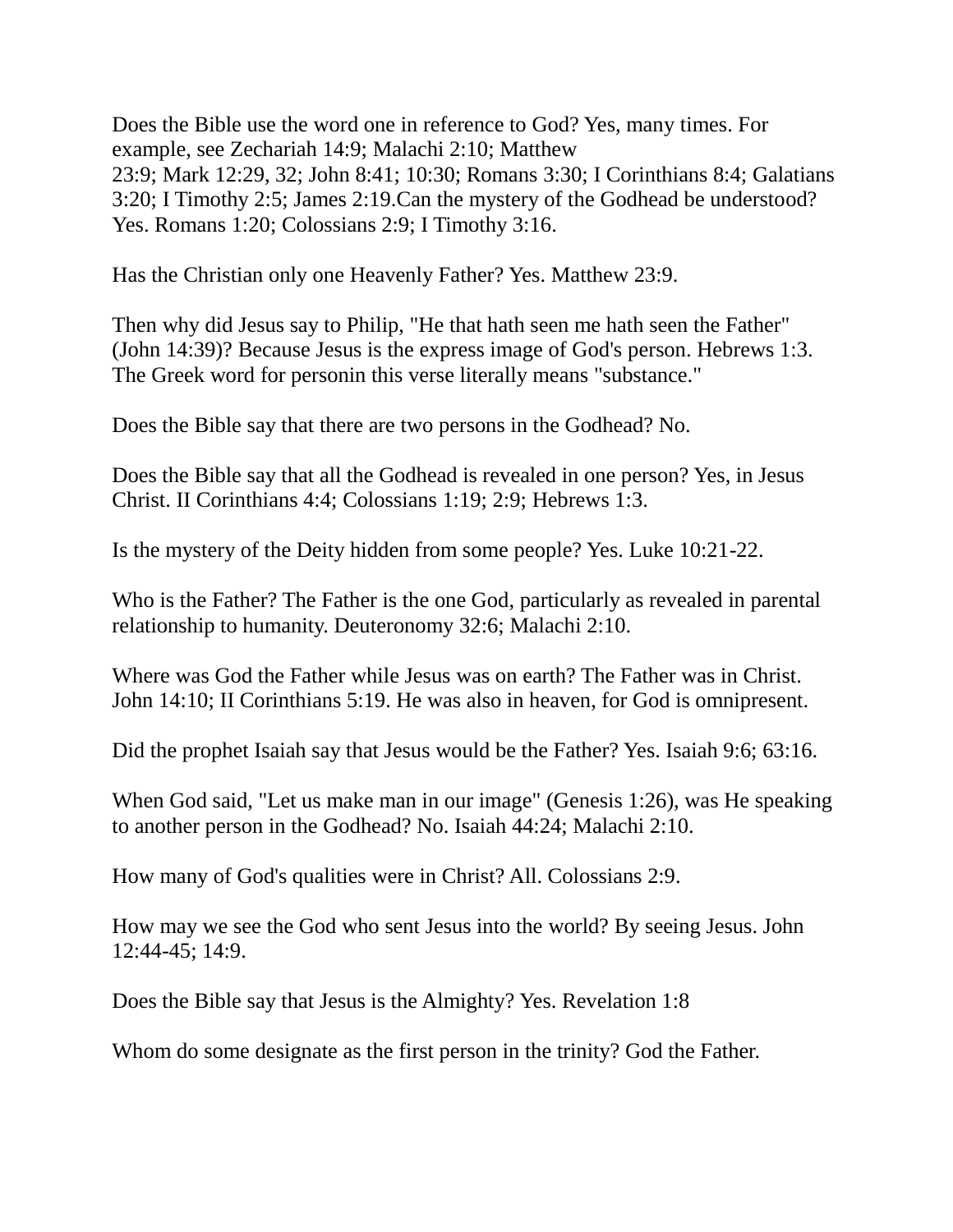Whom do some designate as the last person in the trinity? The Holy Ghost. But Jesus said that He was the first and last. Revelation 1:17-18

How many persons did John see sitting on the throne in heaven? One. Revelation 4:2.

If Jesus is the first and the last, why did God say in Isaiah 44:6 that He was the first and the last? Because Jesus is the God of the Old Testament incarnate.

Did Jesus tell Satan that God alone should be worshipped? Yes. Matthew 4:10

Does the devil believe in more than one God? No. James 2:19.

Does the Bible say that God, who is the Word, was made flesh? Yes John 1:1, 14.

For what purpose was God manifested in the flesh? To save sinners. Hebrews 2:9, 14.

Was Jesus God manifested in the flesh? Yes. I Timothy 3:16.

Could Jesus have been on earth and in heaven at the same time? Yes. John 3:13.

Does the Bible say that there is but one Lord? Yes. Isaiah 45:18; Ephesians 4:5.

Does the Bible say that Christ is the Lord? Yes. Luke 2:11.

Does the Bible say that the Lord is God? Yes. I kings 18:39; Zechariah 14:5; Acts 2:39; Revelation 19:1.

How could the church belong to Jesus (Matthew 16:18) and yet be the church of God (I Corthians 10:32)? Because Jesus is God in the flesh.

Will God give His glory to another? No. Isaiah 42:8.

Was there a God formed before Jehovah, or will there be one formed after? No. Isaiah 43:10.

What is one thing that God does not know? Another God. Isaiah 44:8.

What is one thing that God Cannot do? Lie. Titus 1:2.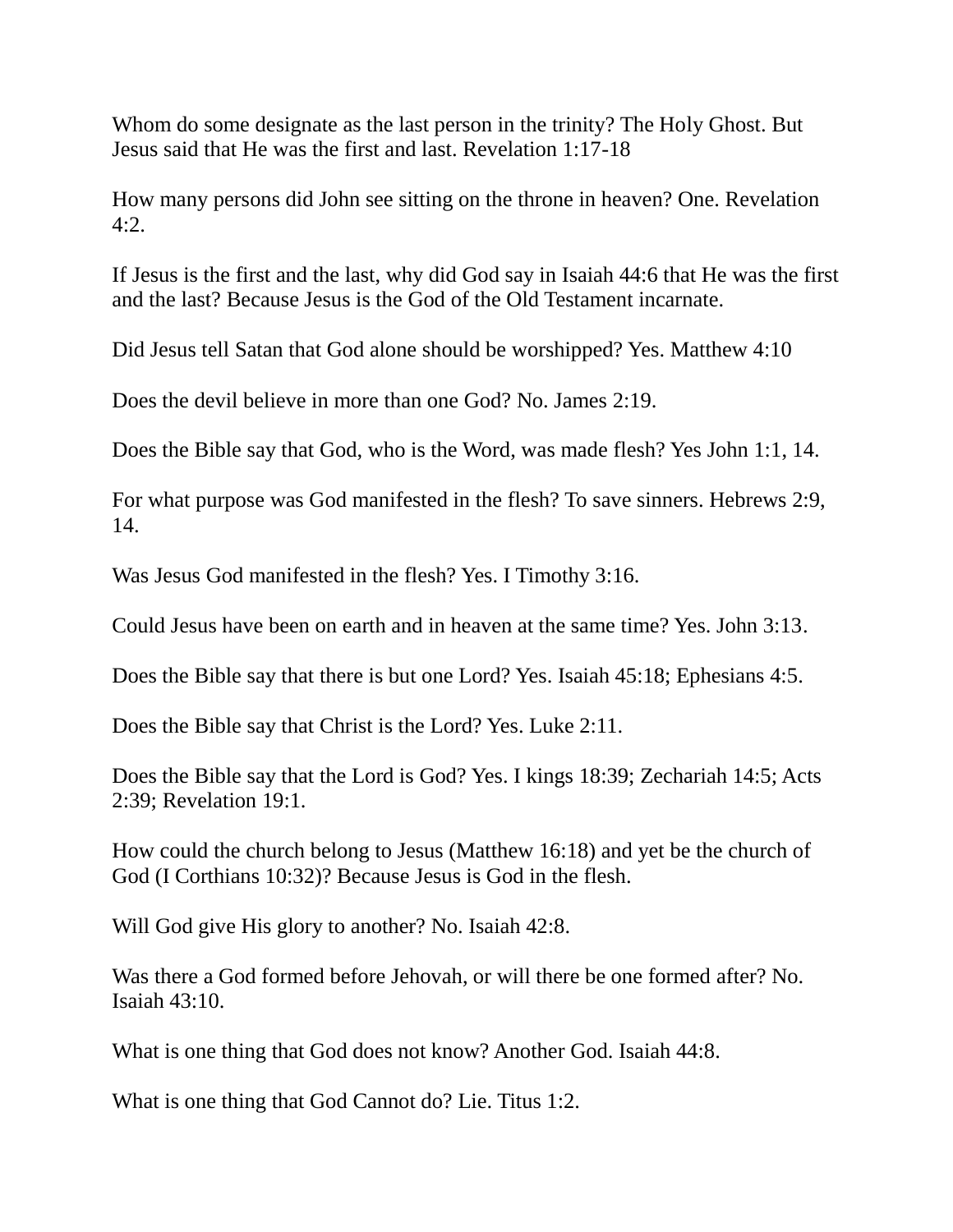How many Gods should we know? Only one. Hosea 13:4.

How many names has the Lord? One. Zechariah 14:9.

Is it good to think upon the name of the Lord? Yes. Malachi 3:16.

Does the Bible say that God alone treads upon the waves of the sea? Yes. Job 9:8

Why, then, was Jesus able to walk upon the Sea of Galilee (Matthew 14:25)? Because He is God the Creator. Colossians 1:16.

Is God the only one who can forgive sin? Yes. Isiah 43:25; Mark 2:7.

Why, then, could Jesus forgive sin in Mark 2:5-11? Because He is God the Savior.

Is Jesus the true God? Yes. I John 5:20.

If God and the Holy Ghost are two separate persons, which was the Father of Christ? Matthew 1:20 says that the Holy Ghost

was the Father, while Romans 15:6, II Corinthians 11:31, and Ephesians 1:3 say that God was the Father. There is no

contradiction when we realize that God the Father and the Holy Ghost are one and the same Spirit. Matthew 10:20; Epheasians 4:4; I Corthians 3:16.

When Paul asked the Lord who He was, what was the answer? "I am Jesus." Acts 9:5.

When Stephen was dying, did he call God Jesus? Yes. Acts 7:59.

Did Thomas ever call Jesus God? Yes. John 20:28.

How could Jesus be the Savior, when God the Father said in Isaiah 43:11, "Beside me there is no Savior?" Because "God was in

Christ, reconciling the world unto himself." II Corinthians 5:19.

Does the Bible say that Jesus was God with us? Yes. Matthew 1:23.